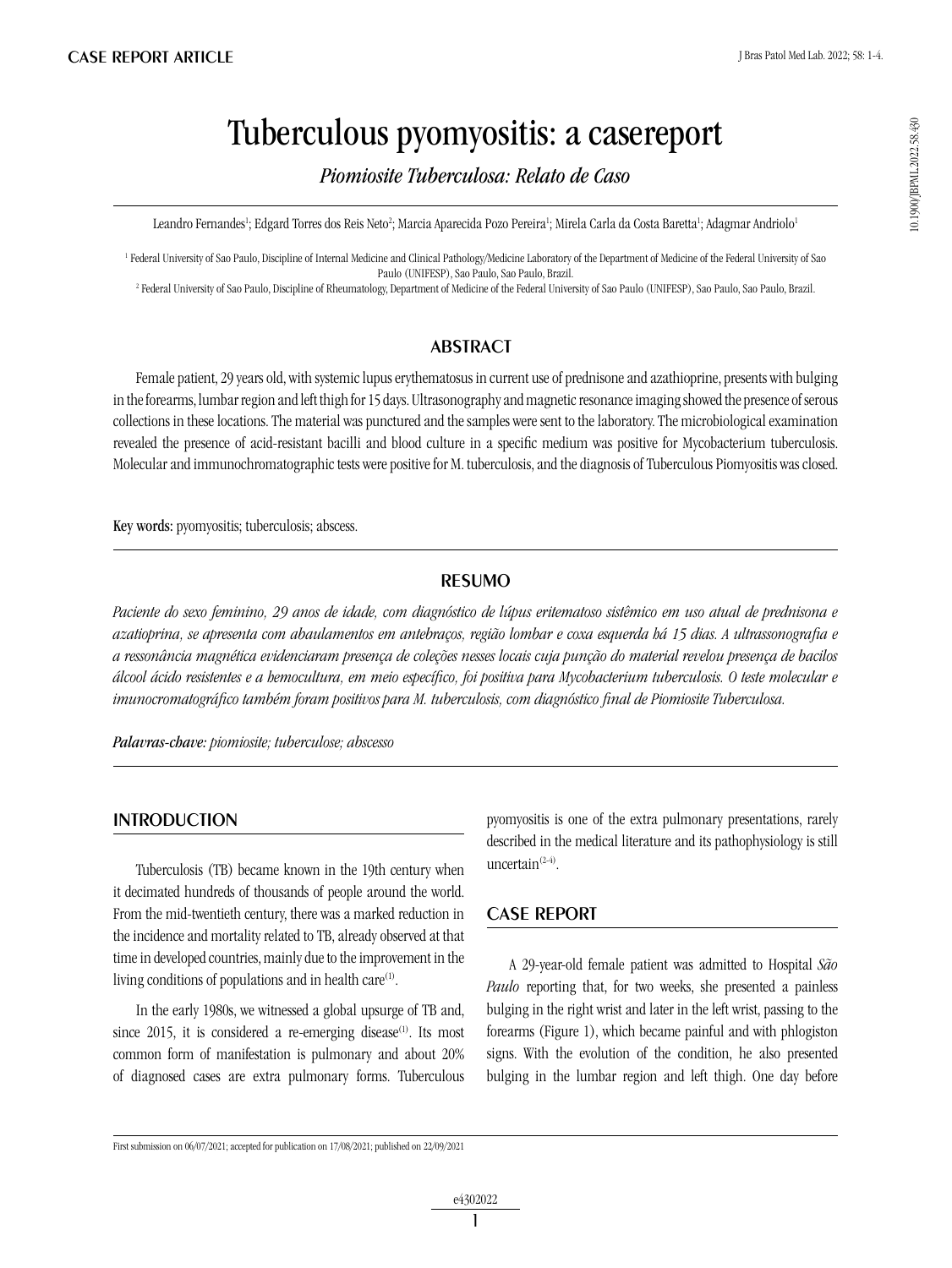

figurE 1 – *Bulging in super right limb* 

admission, he had a fever peak of 39ºC. She denied night sweats, cough, hyporexia or loss of body weight.

As a history, he had a diagnosis of systemic lupus erythematosus (cutaneous, joint, pulmonary arterial hypertension, positive FAN) in current use of prednisone and azathioprine. She is a former smoker (one pack/year) and underwent total athyroidectomy in 2018 for follicular thyroid cancer in 2018.

On physical examination, the patient was in good general condition, ruddy, hydrated, acyanotic, anicteric, afebrile, without lymph node enlargement. Synovitis was observed in the 2nd metacarpophalangeal muscle of the left hand and the 5th metacarpophalangeal muscle of the right hand, in addition to extensive bulging in the right wrist and forearm and left wrist; two centimeter nodule on left forearm; lump in the lumbar region; muscle swelling in thighs. Presence of recent tattoos on the lower back, thighs and left arm.

Laboratory tests showed an acute inflammatory process, with C-reactive protein of 66mg/L (up to 1.0mg/L) and erythrocyte sedimentation rate of 66mm (up to 20mm/h); blood count with mild anemia and neutrophilic leukocytosis. Biochemical tests of renal function, markers of liver damage and electrolytes were normal. Serological tests for viral hepatitis and for acquired immunodeficiency were negative; the syphilis test was nonreactive.

Ultrasonography of the wrist and soft tissue was performed, which showed liquid distension of the tendon sheaths of the first and second compartments of the extensors of the right wrist, extended to the proximal third of the forearm, determining a collection involving the muscle bellies, measuring 13.9x4.8x1. 6cm. Magnetic resonance imaging of the right wrist and forearm showed extensive tenosynovitis, fasciitis and moderate myositis at the level of the wrist and arm.

The material collected by puncture of the right forearm was sent to the laboratory for analysis, showing positivity for acid-resistant bacillus (Figure 2) and, 15 days later, culture in Lowenstein-Jensen medium revealed positivity for *M. tuberculosis* (Figure 3). The rapid molecular test (Figure 4) was positive for the *M. tuberculosis*  complex, as well as the rapid immunochromatographic assay (Figure 5) for qualitative identification of the same complex.



figure 2 – *Positive BAAR*

During the clinical and laboratory investigation, no primary focus of TB was found, the diagnosis of Tuberculous Pyomyositis (PT) was made and therapy with RIPE (Rifampicin, Isoniazid, Pirazinamide and Ethambutol) was started. In a few days, the patient was discharged, asymptomatic, for outpatient follow-up.

#### **DISCUSSION**

Pyomyositis is the term used to describe a bacterial infection with abscess formation or myonecrosis in the musculoskeletal system. Any musculoskeletal group can be affected, alone or concomitantly<sup>(3)</sup>, the most common being: thigh muscles[6], glutes  $[6,7,8]$  and trunk<sup> $(5,7,9)$ </sup>.

It is more frequent in males, especially in the first or second decade of life, even in the absence of comorbidities. Adults over 30 years who develop the disease, in 50% of the time, have some comorbidity<sup>(10)</sup>.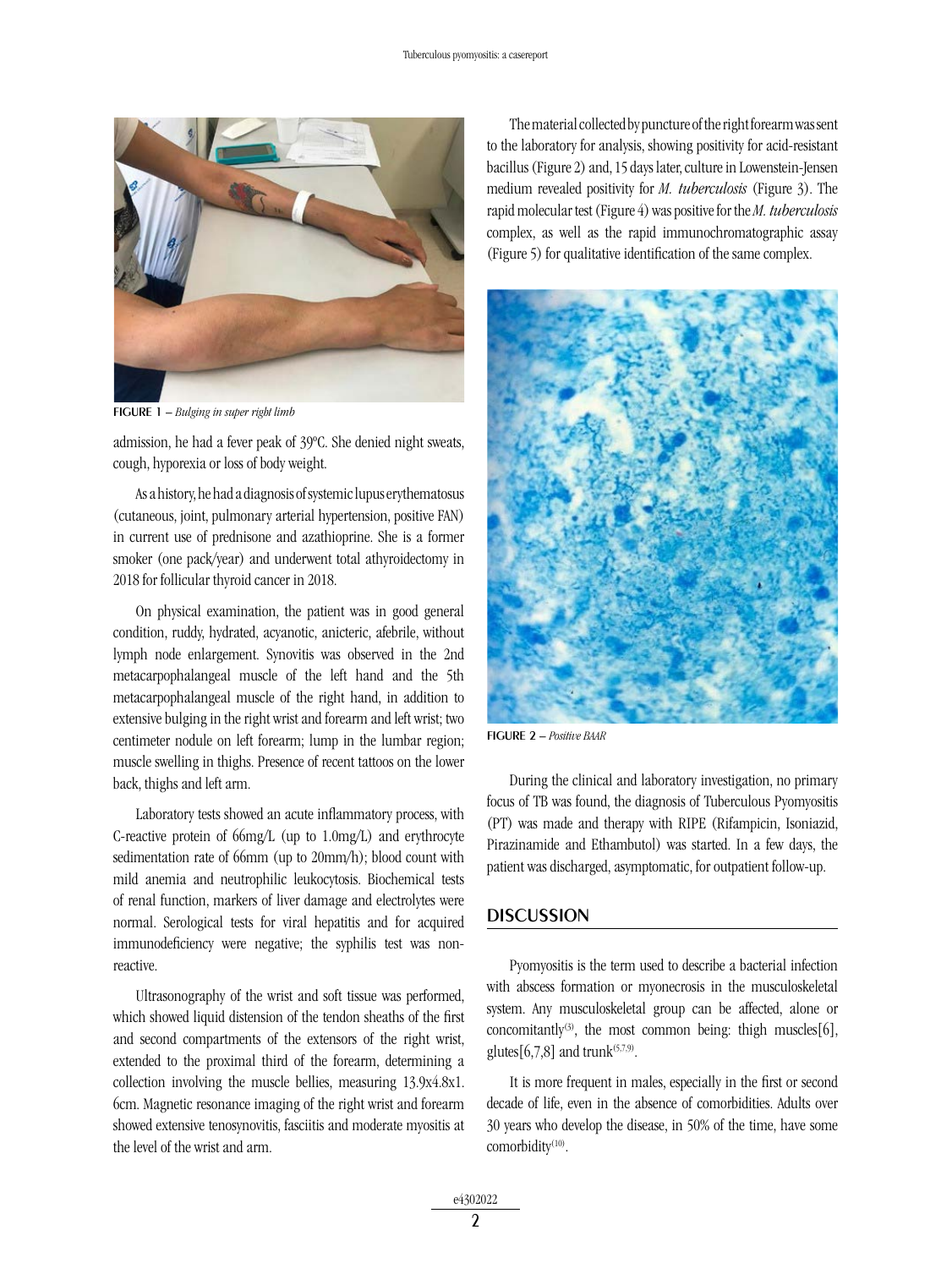

figure 3 – *Positive culture in lowenstein jensen medium positive for M. tuberculosis*



figure 4 – *Positive molecular rapid test for M. turberculosis*

The etiology of Pyomyositis is mainly attributed to Staphylococcus aureus (85-95%), but it can be caused by Streptococussp; E. coli; Salmonella enteritidus; Mycobacterium tuberculosis and Candidaalbicans<sup>(10-12)</sup>.

PT is rare and usually occurs due to invasion of adjacent structures due to primary infection, hematogenous or lymphatic dissemination<sup>(13,14)</sup>. In the absence of these conditions, the disease can be found in patients contaminated by needles; idiopathically in immunocompetent or immunocompromised patients $(2)$ .

Clinically, the manifestations are classified into  $03$  stages<sup> $(10)$ </sup>:

Stage 1: characterized by fever, muscle pain and night sweats. The abscess is not yet apparent.

Phase 2: occurs between 10 and 21 days after the initial symptoms, characterized by fever, muscle edema and leukocytosis.

Phase 3: is the most severe phase with general repercussions,



figure 5 – *Positive rapid test for M. tuberculosis*

for example, severe sepsis and even septic shock.

Considering the diagnostic tests, blood cultures are positive in less than 40% of the cases of PT, and the secretion culture is a little more sensitive $(10)$ .

Magnetic nuclear resonance is the gold standard test for evaluating an infectious or inflammatory process in soft tissues and muscle groups<sup>(10)</sup>. It is considered the most useful and indicated method for the diagnosis of  $PT^{(6,9,10,15)}$ . On the other hand, ultrasonography is still the most used method given its wide availability and low cost. In addition to providing the diagnosis, it also helps in the follow-up of treatment and guided puncture of abscesses.

Abscess drainage should be performed by exploratory laparotomy or ultrasound-guided puncture and the material sent for laboratory study: cytological, biochemical, microbiological evaluation, among others<sup> $(4,14)$ </sup>. Other tests that support the diagnosis include blood count and inflammatory tests<sup>(10)</sup>.

Regarding the treatment of PT, the same antimicrobial regimen used for pulmonary tuberculosis is used: Rifampicin, Isoniazid for six months and two months of Ethambutol<sup>(1)</sup>.

### **CONCLUSION**

PT is a rare extra pulmonary presentation, however, one should always be aware of this entity, especially in immunocompromised patients. The early diagnosis of the disease is essential for the institution of the correct therapy and consequent cure.

Conflict of Interest: All authors disclaim any conflict of interest.